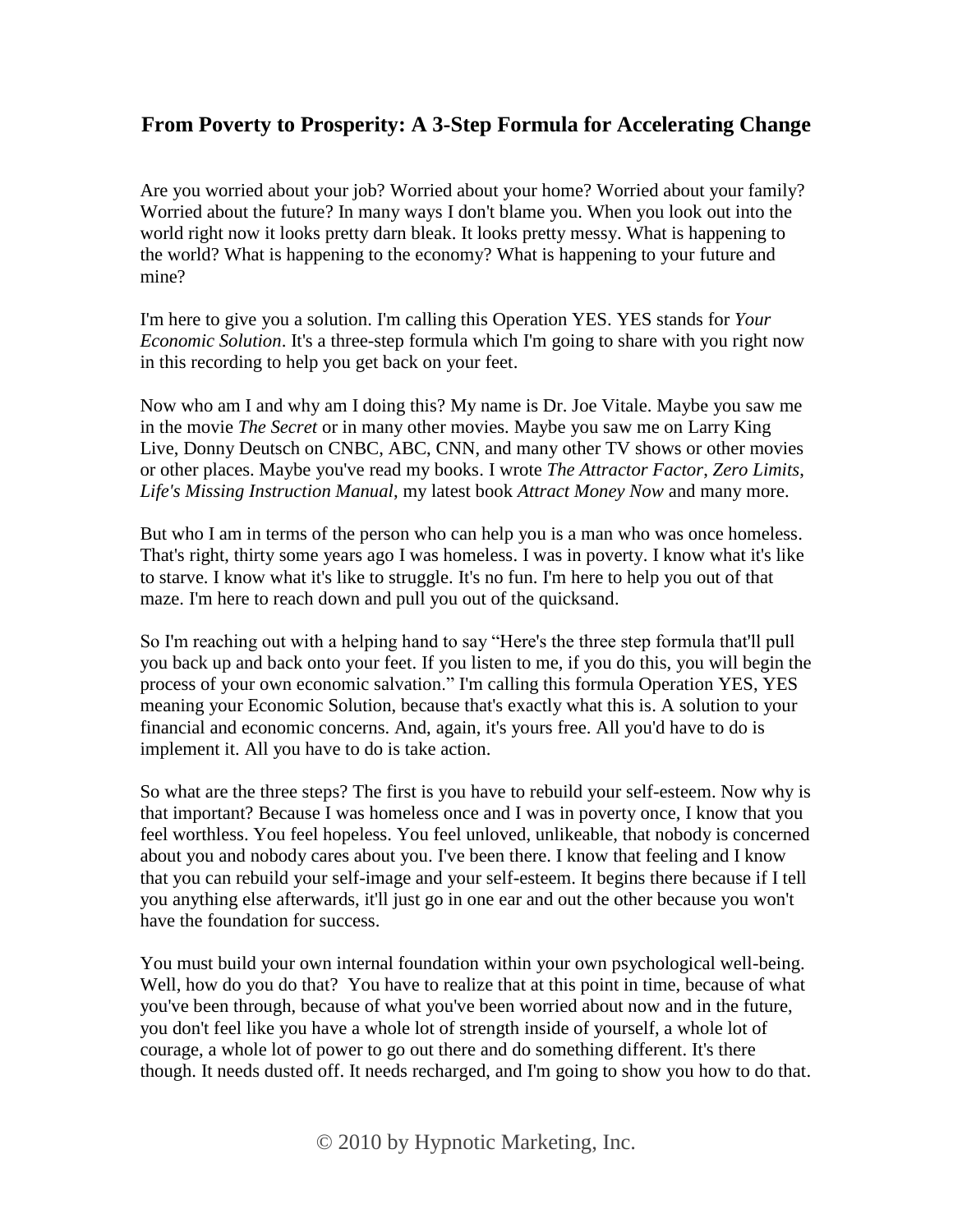Now in my most recent book *Attract Money Now*, which you can read for free at attractmoneynow.com, I say that one of the key beliefs that stops people from moving forward is the belief that they're not lovable. That's right. Deep down you feel that you're not lovable and I say that because it's true for everybody. Consciously you might disagree with that, consciously you might think, oh you are lovable. But deep down inside in your unconscious mind, if you're looking around at your life and comparing yourself to other people who are successful, part of you is saying, "You're not good enough. You don't deserve success. You're not likeable and you're not lovable." Well, we can fix that.

One way to fix that is with a method called *Emotional Freedom Technique*. EFT for short. EFT is a type of psychological acupuncture. Now acupuncture is where they put needles in your arms and back and face in order to open up the energy within you. You don't need those needles to make a difference in your life. What you need is to tap on energy points on your body to reopen that energy so it flows again.

Now, don't scoff because thousands of people have been doing this. Many books have been written about this. There's lots of material on the internet. You can go to the library and read about it. I've done some material on this. I have a website called www.moneybeyondbelief.com which explains how to do this to remove the issues you might have unconsciously concerning money.

But I want to take care of the fundamental belief. This is the first step in this formula to help you get back on your feet. I want to take care of the first step on helping you to love yourself again. So just assume for a minute that you do have the belief "I am not lovable." Just go with me. What you would do is tap on different parts of your body as you repeat that statement with an added few words. Now, I'll walk you through this.

You would take the left hand, your left hand, and at the base of it, which is where the karate point is on your hand. In other words if you were going to try to break a board with your left hand, you'd be trying to break it with the underside of the palm. So you would tap on that area and you would just tap and with your other hand you would just take a finger and tap on the bottom part of your hand and you would say, "Even though I feel unlovable, I deeply love, accept and forgive myself." Now, again, you're tapping onto your left hand and you're saying, "Even though I don't feel lovable, I love, accept and forgive myself." You repeat that two or three times. "Even though I don't feel lovable, I love, accept and forgive myself."

Then, you move the hand that's doing the tapping, probably your right hand, your first finger or so, to the top of your head, your crown chakra so to speak, and you tap up there as you repeat the statement "Unlovable."

Then you go above both eyes, on the center part of the eyebrows, right above the eyes and you tap there and say, "Unlovable."

Then you go to the far side of your eyes and you tap on both sides with both hands, "I am unlovable."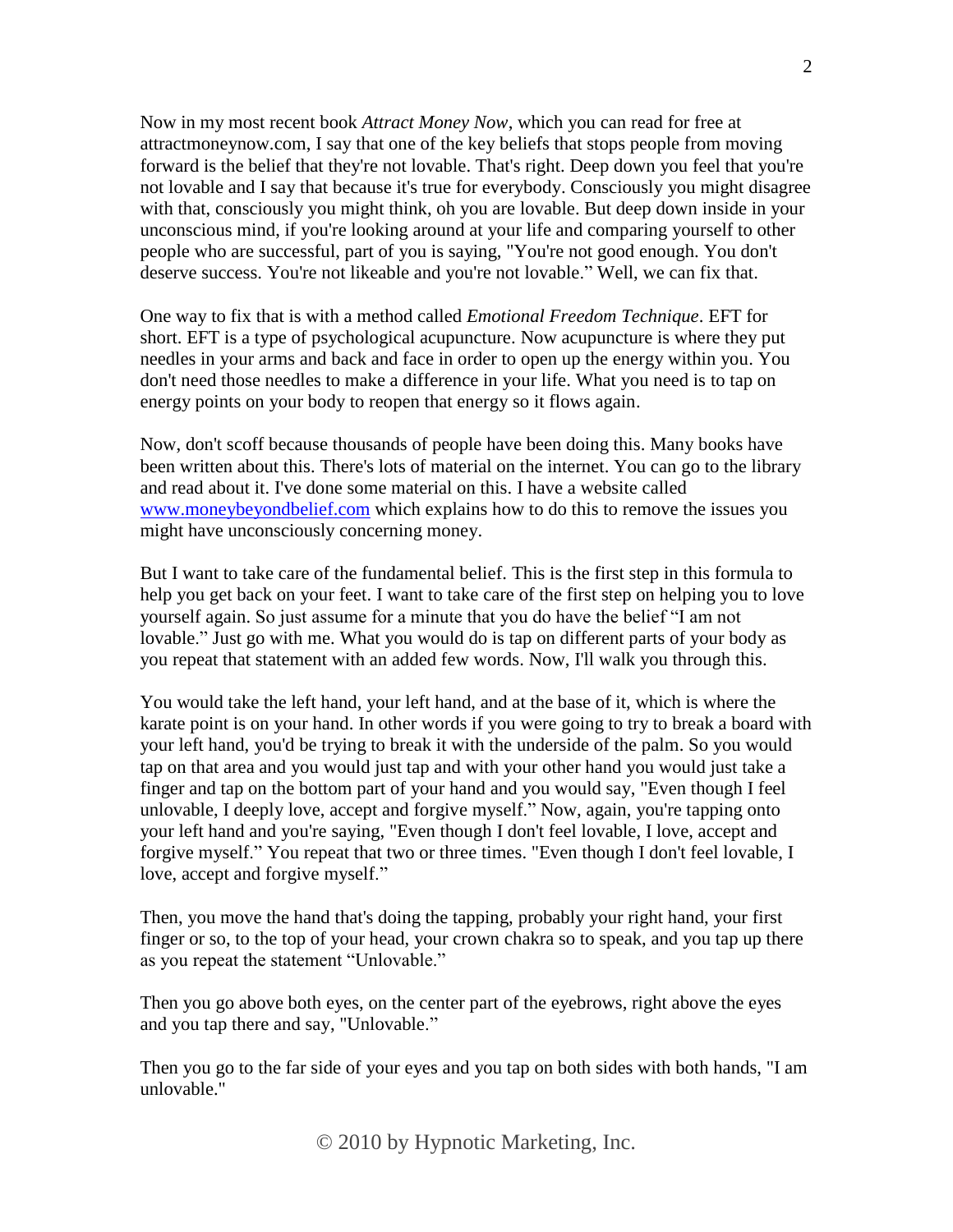Then you go underneath the eyes, tap there saying, "I am unlovable."

Then go under your nose with that bridge right above your lip, you tap that saying, "I am unlovable."

Then you go under the lip right, the bottom lip right above the chin, the little clef there, and you tap saying, "I am unlovable."

Then you go to your left shoulder and on your chest between your throat and the shoulder itself on the armpit, you rub there and say, "Unlovable."

Then you return to your left hand and at the top of the hand between the thumb and first finger, you rub in there and say, "I am unlovable."

Now as you're saying this you might think, "I'm just reinforcing the belief that I'm unlovable." What you're actually doing is releasing the belief that "I am unlovable."

Now this is a very quick dumbed down version of how to do EFT. I strongly encourage you to type EFT into your computer, go to the library if you don't have a computer, get more information. Go to the website www.moneybeyondbelief.com. Read more about it. Follow along there. You can learn how to do this.

So what you're doing in this first step of the formula is repairing the psychological part of your being. Now believe me, no matter where you're at, this is very important. You have to take care of the psychology before you start to deal with the material. You have to take care of the spiritual before you can start thinking about the materialistic side of life. So what you're doing in the first step is finding the beliefs that are holding you down and removing them.

Now, all I'm trying to do in this audio recording for you right now is to give you the introduction on how to do this. You have enough material on the how to do – go and run with it right now. Pick whatever belief comes to mind. The first one is "I am unlovable." Well, tap on that one until it is gone because you need to know you are lovable. You do deserve success. You are a human being having a spiritual experience and you can overcome anything because of the power within you. You need to be a cheerleader for your own life. That's the essence of this first step.

So let's go to the second step in Operation YES, which YES stands for Your Economic Solution, is to begin to think like an entrepreneur. Now this is really important because if you were like me, you were probably looking around and saying, "Where's my next job? Where's the next employer? Where should I go? Where should I move? Where should I look for a want ad? What should I do next? How do I get employment?"

And if you think about it, what you're doing is thinking like a victim. You're thinking like a person who's giving their power to the outside world. Now there's nothing wrong with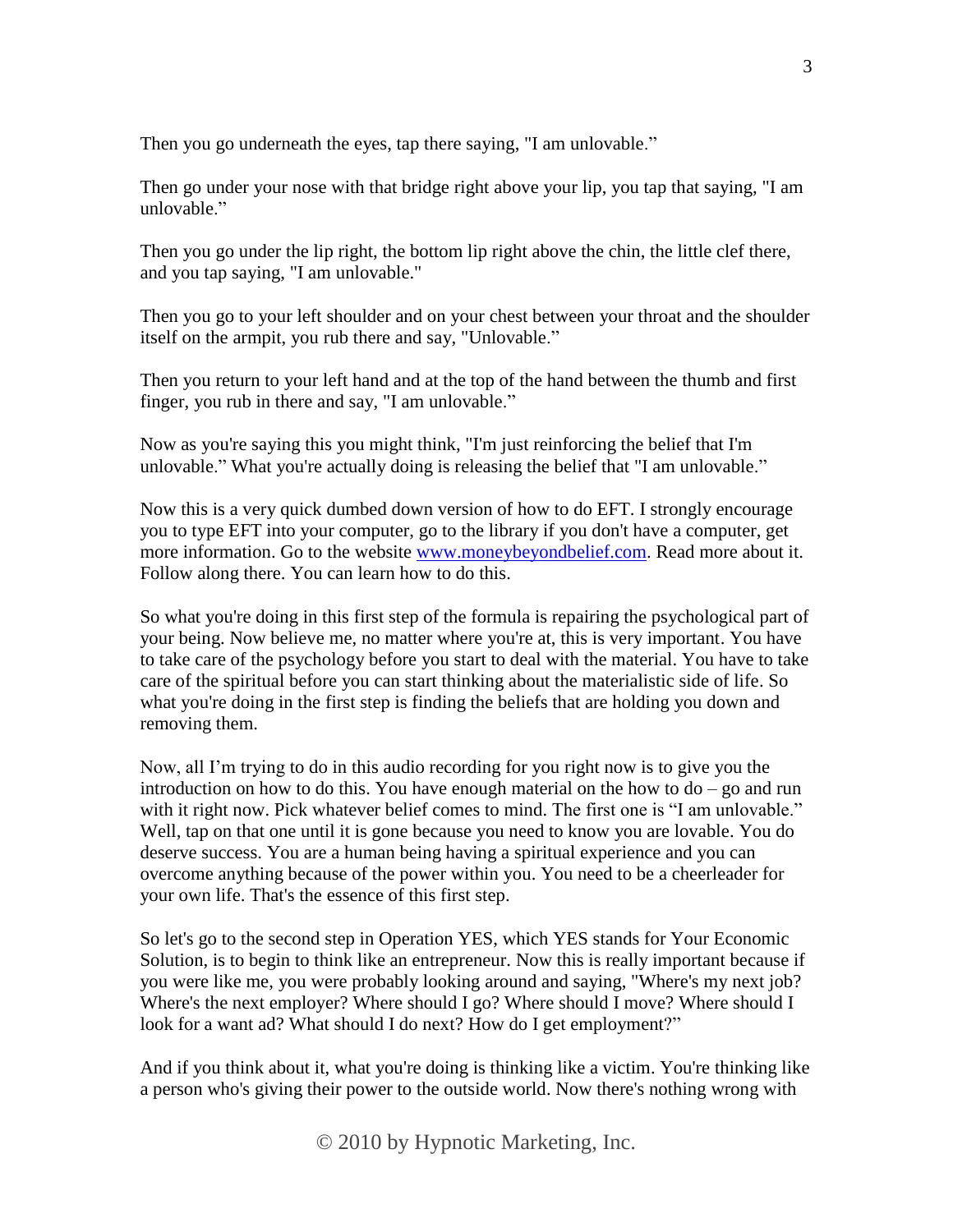having a job or wanting a job. Nothing at all. But I'm encouraging you to expand your thinking and I'm encouraging you to empower yourself to do something bigger and more powerful and more majestic than maybe you ever thought of before.

See, most people who are just looking for a job have a bad attitude about jobs, about money, about themselves, about work hours, about pay, about supervisors. It goes on and on. Now, all of those feelings and beliefs can be tapped away with the Emotional Freedom Technique I taught you in the first step.

But in the second step, I'm getting you to think like an entrepreneur. Now, what is an entrepreneur? That is a person who looks for opportunities in the business world and turns them into businesses. An entrepreneur may have many businesses not just one and an entrepreneur often becomes a boss with their own business and gives work to a lot of other people. So if you really want to make a difference in the world, boy, start to attract money into your life now, become an entrepreneur, employ a lot of other people who need work and you're going to make a difference in your life, your family's lives, your community's life and on and on it goes.

So thinking like an entrepreneur means you're looking around in your world, the world you have right now, right in your current situation, and you ask yourself, "What are people complaining about?" You maybe even ask yourself, "What are you complaining about?" Because here's the million dollar tip of the day. What you're complaining about can be turned into a product or service. The problem could be a product.

Now, you have to sit with this for a second. For example, years ago I was on a diet and I actually entered a bodybuilding contest and I was very strict about what I was eating and what I was drinking, which meant I was eating and drinking almost nothing. And I was out with friends and they had gone to a bar and they were all drinking margaritas and I sat there thinking, "Boy, I wish I could have a margarita," but I couldn't. The average margarita has three hundred to a thousand calories in it, depending on the mix that the bartender used.

And I remember slamming my fist down on the table and jokingly telling everybody, "What we need is a bodybuilder's margarita mix." Well, everybody laughed but then I stopped and I realized that is a problem that is not isolated. I'm not the only person who has that problem. Anybody who's ever been on a diet, anybody who's ever been in a fitness contest, anybody who's ever been a bodybuilder or would be bodybuilder has sat there while other people ate and drank.

And what I realized is that here was a potential product. I thought about it. I then asked a few friends who knew somebody who was a nutritionist and who knew somebody who was a medical doctor. I found a couple of people and we invented Fit-a-rita. Fit-a-rita is the world's first all healthy margarita mix. It has no sugar. It has three calories. It has no carbs. Finally there was a solution to my problem but my problem was something shared with a whole other audience.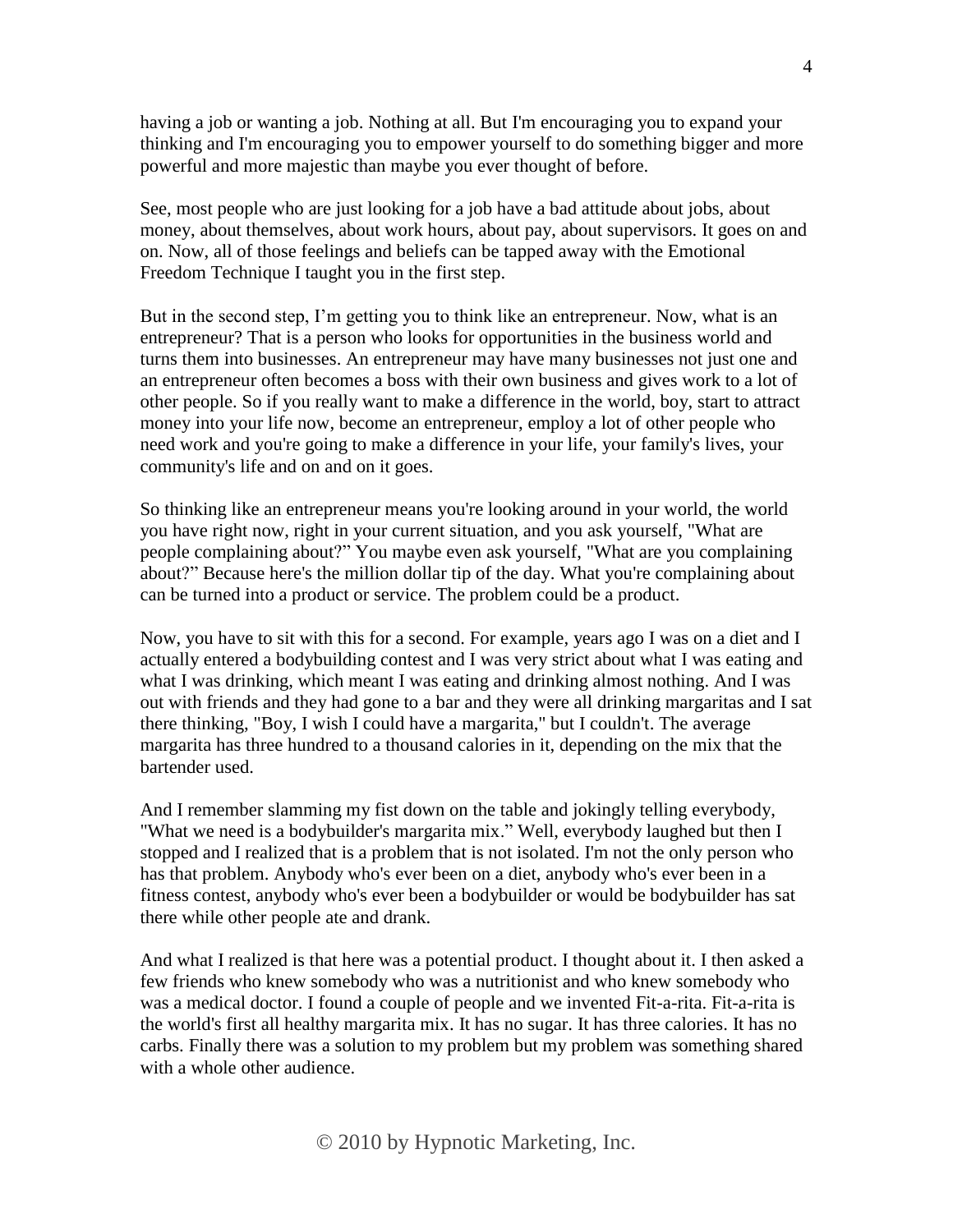As a result of me creating Fit-a-rita, one company wanted to buy eleven million packets of it. Another company wanted to buy the mix so that they can supply it to the tequila companies out there. And I've had several more offers just in the last week of making this recording. So on it goes.

The greater lesson here is that whatever it is that you're complaining about is probably a potential product or service you can make money on. And if you don't notice yourself complaining about something in life, when you're standing in line someplace or your having a conversation with somebody, notice what they're complaining about.

Here's another example. I had heard about a woman who invented a unique kind of alarm clock. She had noticed that whenever her alarm clock went off she just ignored it or she would hit it for snooze and go back to sleep and then she'd end up being late for work and so forth. And then she found out many people have the same problem. You probably have been in the same experience. The alarm clock goes off and you ignore it.

She saw a potential product in this problem. She invented an alarm clock that rolls away from you. Now this is pretty ingenious. The alarm clock goes off and you reach over for it but it's moving away. It actually rolls off the table or the nightstand, it rolls down the floor and it will roll and keep rolling until you get out of bed and go over to it and physically pick it up and physically turn it off. So you have to wake up. You have to get out of bed.

Well, this woman, as I remember, she's a college student who realized there was a problem here that other people had. She turned that problem into a product and has been selling hundreds of thousands of them. I can go on and on with examples of people who think like an entrepreneur. What this means is expand your mind. Expand your world of possibilities. Look at what people complain about and consider "How can I turn it into a product or service?" Think like an entrepreneur.

I talk about this whole step two quite a bit in my new book *Attract Money Now* which, again, you can read for free. Just go to attractmoneynow.com. But let me give you another thought. This is a quote I got from Arnold Patent who is a well known writer, a self-help guru, and he said, "The sole purpose of money is to express appreciation." Now let me repeat that. Arnold Patent said, "The sole purpose of money is to express appreciation."

Now, you may have to sit with that a little bit because what I'm doing in this whole audio recording is helping you change your mind. I want you to come up with a better attitude towards yourself, a better attitude towards being an entrepreneur, and a better attitude towards money itself. When you realize that money is just a useful tool and you can select where you direct where it goes, you can actually change your world and the rest of the world as you attract more money. Entrepreneurs know this.

As I've made more money in my life, I've been able to make a difference in other places. I just recently paid to build a school in Taiwan. I wasn't able to do that when I was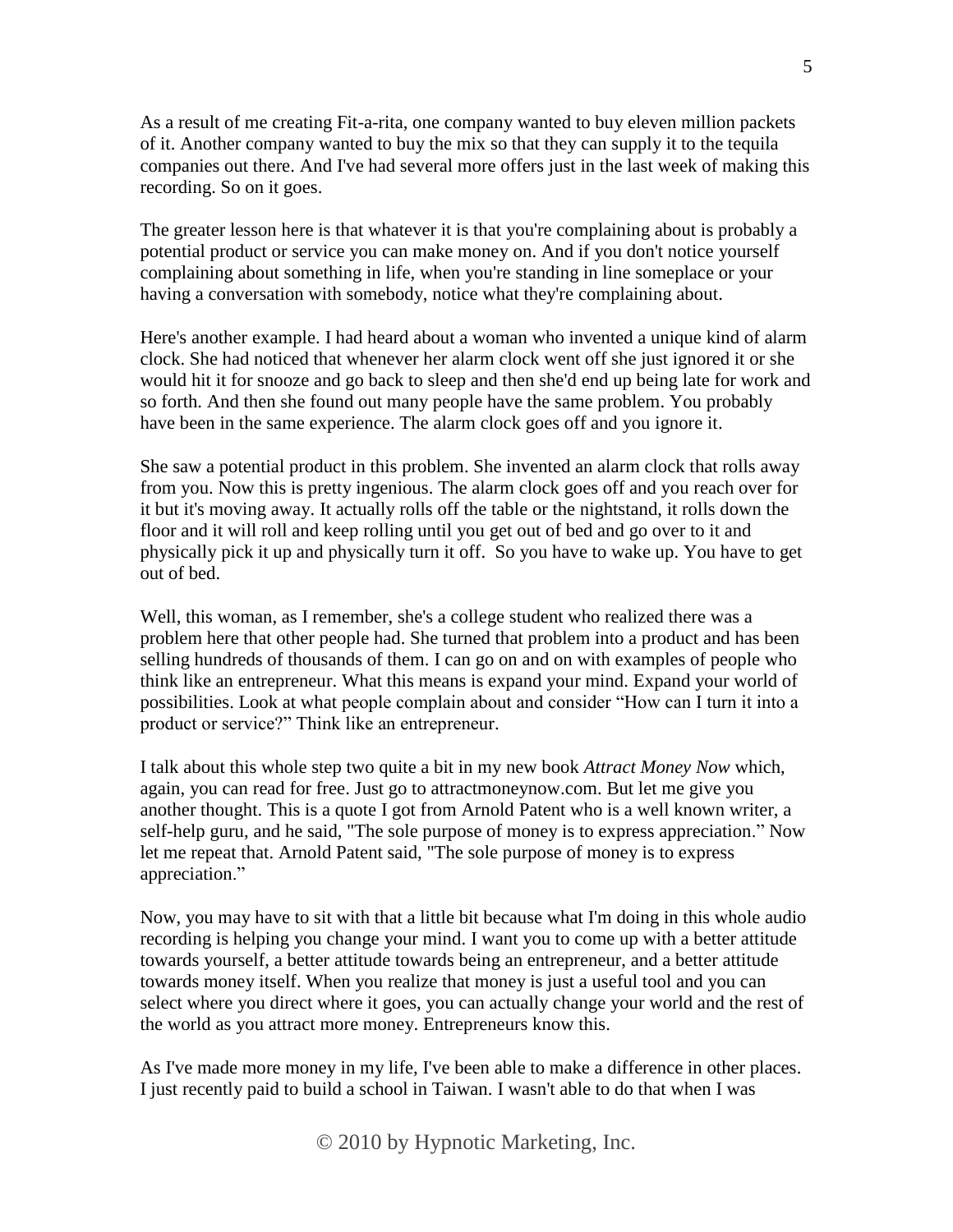homeless. I had to learn how to attract money. I had to learn how to improve my selfesteem. I had to learn how to think like an entrepreneur and I had to learn that money is good. This is all part of Operation YES. This is all part of the three steps to change your mind so you have your own economic solution. So I want you to consider, meditate on, reflect on this quote, "The sole purpose of money is to express appreciation."

So let's go on to step three in our formula. To remind you, the first step is to improve your self-esteem and you can do that with the psychological tapping technique called EFT, *Emotional Freedom Technique*. And you can look up more about that online or go to the website www.moneybeyondbelief.com.

Then the second step is to think like an entrepreneur and to reformat your brain so you have a better attitude towards money and to reconsider your own thoughts about the problems and complaints you're hearing because that could be a moneymaking opportunity in your life.

So what's the third step? The third step is to leverage the internet to help you make money night and day even when you're sleeping. Now certainly you've heard of the internet. Certainly I would hope that you're on the internet. If you don't have a computer you can go to the library, you can go and use their computer. You can go online now. I have learned that virtually everybody, including you, can make money online.

Now I was lucky because I was one of the first to go on the internet a long time ago shortly after it was called the internet. And I wrote one of the first books on internet marketing way back in 1995. So I'm considered an internet pioneer. I'm still using the internet. I love the internet and I say Godspeed to everybody out there in making money online with the internet.

So how do you do that? Well, remember the formula. First improve your own self esteem. Second, think like an entrepreneur. As you're doing those first two steps in the formula you'll start to come up with ideas. Those ideas could be put online. You can put up a website, you can write a sales letter, you can drive traffic to that website and you could be making money off of that website. Now, of course, that might sound overwhelming so let's break it down a little bit.

Going back to step two, think like an entrepreneur. This is where you're going to discover a product or service. Maybe it's something based on your education. Maybe it's based on your past experience. Maybe it's based on a hobby that you have, a pass time that you have, something that you're good at. And don't dismiss what you do because if you're a gardener, there are gardeners out there. If you're an amateur magician, there are amateur magicians out there. There would be fields of interest all across the internet. There are billions of people out there that could find you on the internet.

So the first thing you have to do in the step three of leveraging the internet to make money, is to come up with a product or service based on step two. Meaning, whenever you complained about something or you heard somebody else complain about something,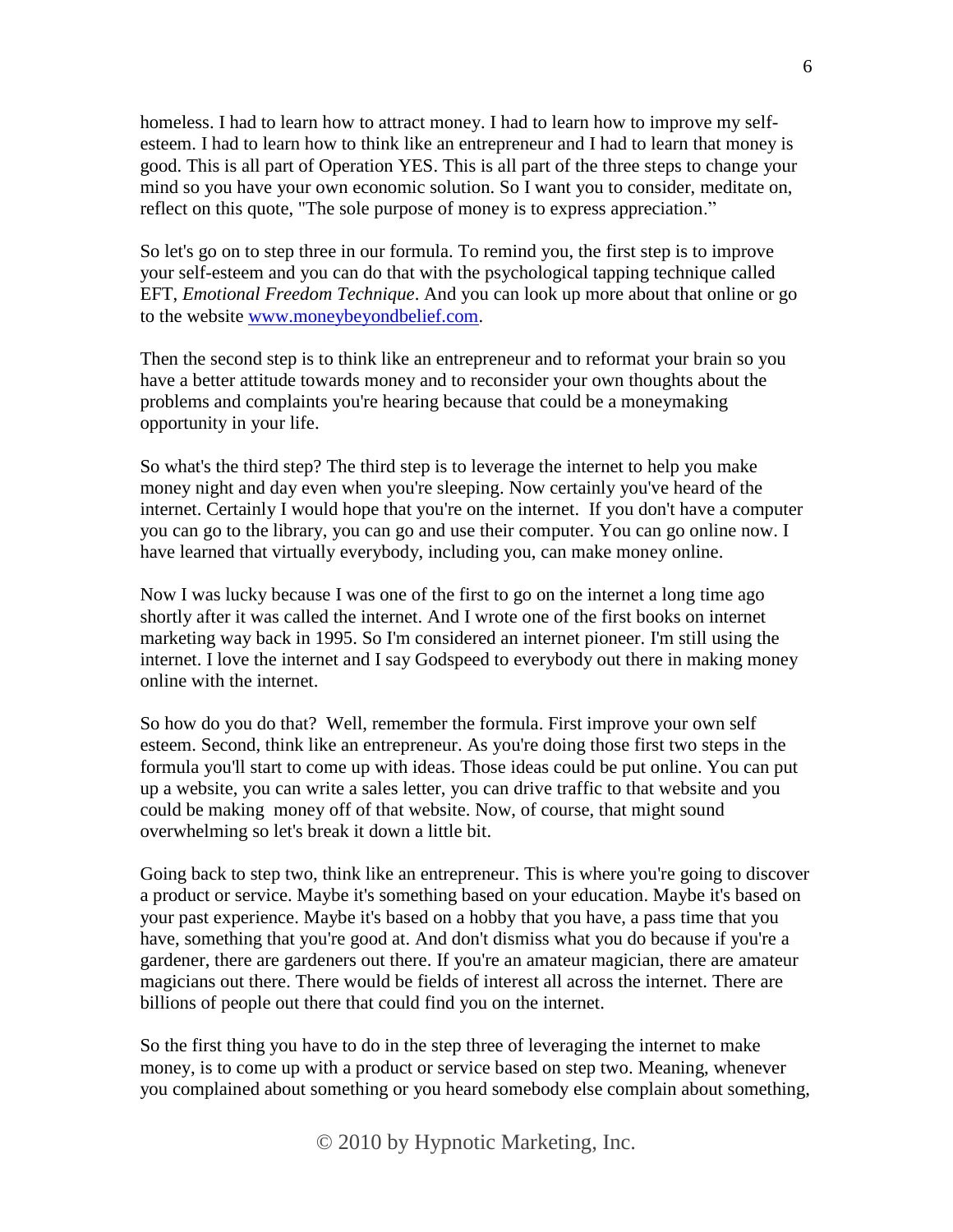you looked for a way to resolve it or come up with a solution to it. Then you go to the internet and you put it there for sale.

You'll go to a place called Godaddy. That's www.godaddy.com and you'll get a domain name which is the www. whatever name that you're going to get .com that'll be your place for your product or service to be sold. So if you have the gardening for dummies you might go to godaddy.com and see if gardeningfordummies.com was available. Whatever the domain name is, you want to grab it, make it yours and if it's already taken, don't lose heart because you can always come up with variations to the name.

So you get a name at Godaddy. Now you need to create a website and host it someplace. I'm going to assume you don't know very much about internet marketing. I have many products and services out there but let's make this really simple and go to something I have nothing to do with. Go to citymax.com. That's www.city, c-i-t-y max, m-a-x.com. And citymax is a one stop place for you to get your domain, put up a website, follow their tools, and get a website up and running virtually in an hour. You can certainly do it overnight.

And on that website you want to put up a sales page. Now, I've written lots about how to write sales copy but don't be intimated by this because all you have to do is briefly and quickly tell the reader, the person who comes to your website, what your product is. Focus on how it solves their problem. Don't just put a website up that says, "I have a product." Put a website that says, "I have the solution to this particular complaint. I have the solution to this particular problem." That's what you want to put online because that's what's going to interest the people who go to your website.

Well, how do you get people to go to your website? There's lots of ways to do it but for me, the million dollar tip of the day is to use publicity. Now, I've been in marketing for thirty some years and I think publicity is the most underused tool that's available to all of us, including you, and the thing is, publicity is free. Publicity is when the newspapers or the internet or bloggers or television or radio write or talk or direct people to your website. They are looking for news. The media is starving for news.

When you go online, go to Google.com and type in "publicity distribution services." Publicity distribution services. There will come up a listing of different places where you can send a news release out about your product, about your website. When the media runs the story about your website, they will drive traffic to your site. This is how you implement step three in the Operation YES formula. You use the internet to make money.

Now obviously there's a whole lot of depth that goes into all of these steps here. What I'm doing is introducing these to you but more than that, I'm giving you hope. I'm giving you inspiration. I'm giving you information. I believe in you. I believe that you can pull yourself up. You can survive and prosper no matter what the economics are doing out there in the rest of the world. I believe if you follow these three steps and implement these three steps, don't just think about this, don't just talk about this, but actually do these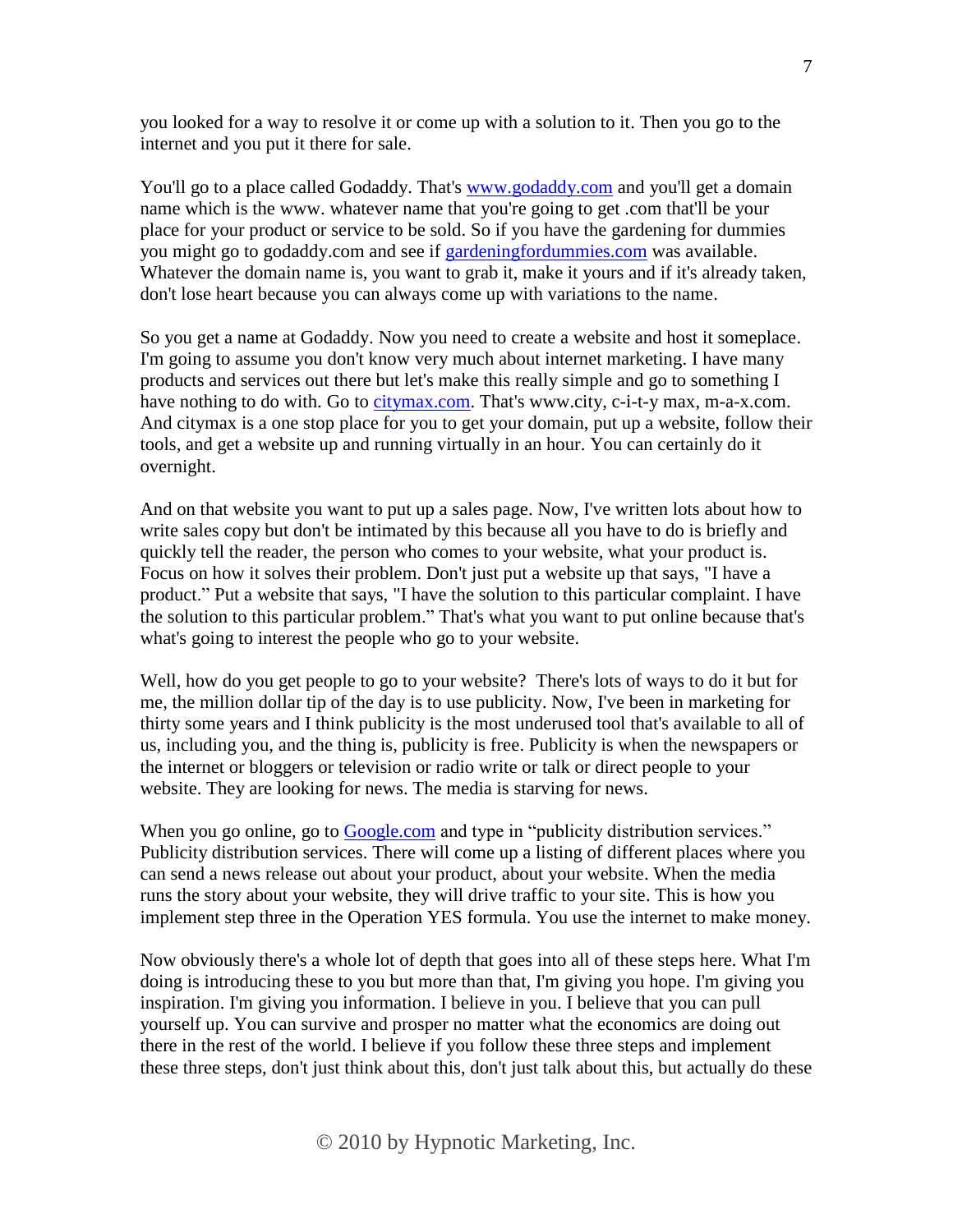steps, then you will begin to make a difference. Then you will begin to attract money now.

Now the three steps again and the first is improve your self-esteem. The second is think like an entrepreneur. The third is leverage the internet to make money even while you sleep. Now it doesn't stop there, of course. You can go to many other resources. I would suggest you go operationyes.com which is www.operationyes.com to get an overview of what I'm doing to help end homelessness in this country.

I would also go to movethemountain.org which is www.movethemountain.org which is all about a movement to end poverty in this country. [Note updated url: www.circlesusa.org].

I would go to attractmoneynow.com which is www.atractmoneynow.com because that is my free book, you can read online for nothing, which has my seven-step formula which is proven to help people attract money now.

And if you want more check out miraclescoaching.com. Go to www.miraclescoaching.com. This is the group that I have trained to help people break through their barriers and achieve success.

And finally, if you're really into learning on audios, DVDs and CDs, go get my program *The Secret to Attracting Money*. It's at www.secrettoattractingmoney.com

Now, look, let me give you a brief reminder and a brief pep talk. I was homeless. Lots of people have been homeless. I have been in poverty. Lots of people have been in poverty. I've turned it around. Lots of people have turned it around. It doesn't matter where you are right now. In my one book *The Attractor Factor,* I say that this is simply current reality. This is your moment.

But this moment can change. This moment will change. But you can accelerate the change if you take action now. I'm known for saying that, "The universe likes speed." I also say, "Money likes speed." You have some things to do as a result of listening to this audio. You need to go do them. Get up, take action, do it now. And as I tell everybody, as I end all of my e-mails and my sales letters to people I say, "Expect miracles."

I'm Dr. Joe Vitale. Godspeed to you. I'll see you in the future.

Dr. Joe Vitale Creator of Miracles Coaching® Author of way too many books to list here Member BBB 2003-2015 www.JoeVitale.com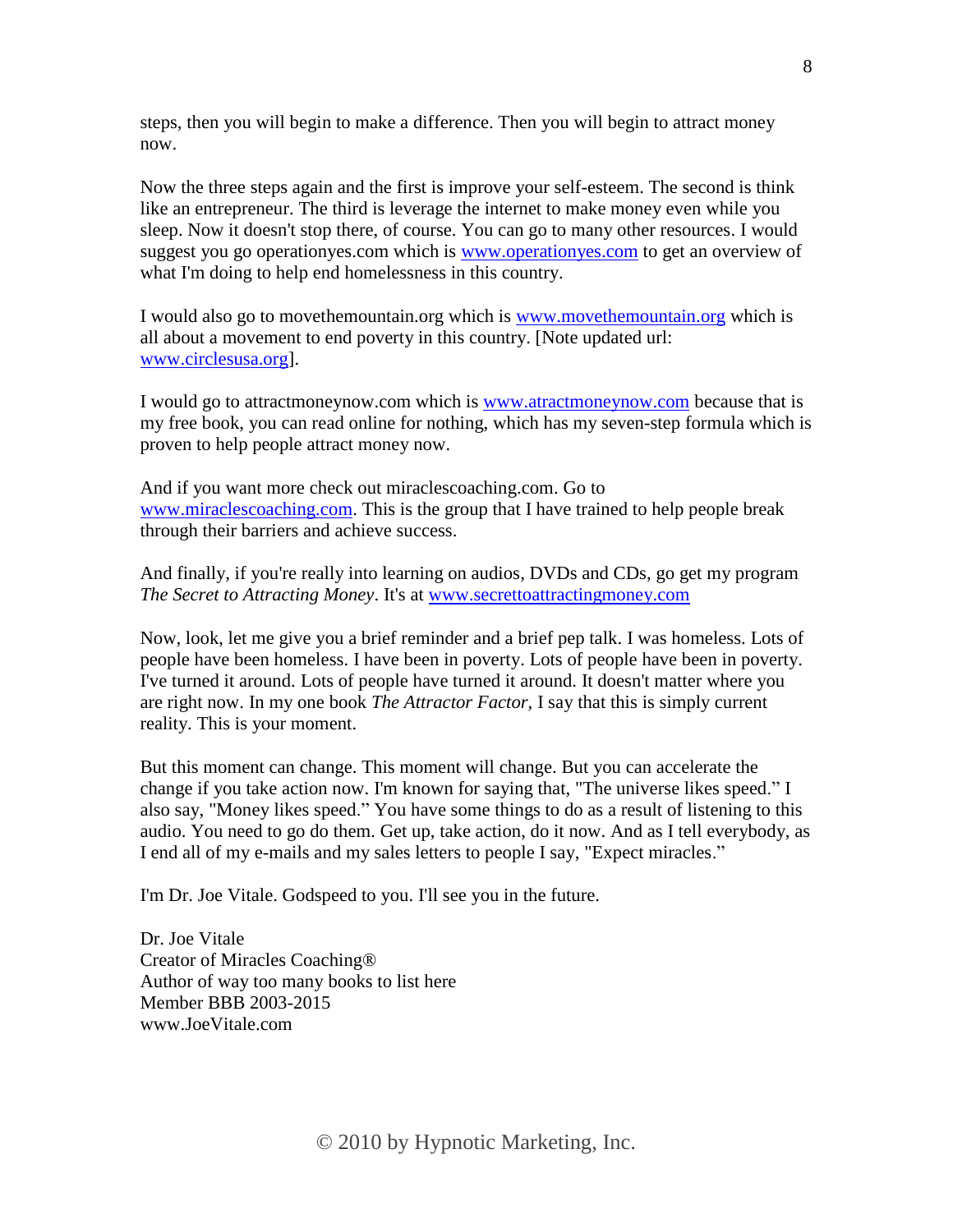

## **Dr. Joe Vitale**

Dr. Joe Vitale is an author, speaker, musician, healer and movie star - is an authentic practitioner of modern day Ho'oponopono.

He's the author of way too many books to mention, including the bestsellers *The Attractor Factor, Life's Missing Instruction Manual* and many more,

including *Zero Limits,* the sequel *At Zero*, *The Awakening Course, Hypnotic Writing*, and *The Key*. (All published by J. Wiley).

His bestselling e-book, *Attract Money Now*, is free at [http://www.attractmoneynow.com.](http://www.attractmoneynow.com/)

He is also a certified Reiki healer, certified Chi Kung practitioner, certified clinical hypnotherapist, certified NLP practitioner, ordained minister, and holds a Doctorate degree in Metaphysical Science.

Dr. Vitale is a standout star in the hit movies *The Secret*, *The Opus*, *The Compass*, *The Tapping Solution*, *Leap*, *Beyond Belief*, *The Meta-Secret* and *Openings*.

He has recorded numerous bestselling audio programs, such as *The Power of Outrageous Marketing*, *The Secret to Attracting Money*, *The Missing Secret*,*The Abundance Paradigm, Joe Vitale's Ultimate Law of Attraction Library* and his latest, *The Zero Point* (all published by Nightingale-Conant).

He's also an accomplished singer-songwriter musician, with seven albums to his credit so far, including *Strut!*, *The Healing Song*, *Sun Will Rise* and *Reflection*. Ten of his songs were nominated for the Posi Awards, the Grammys of positive music.